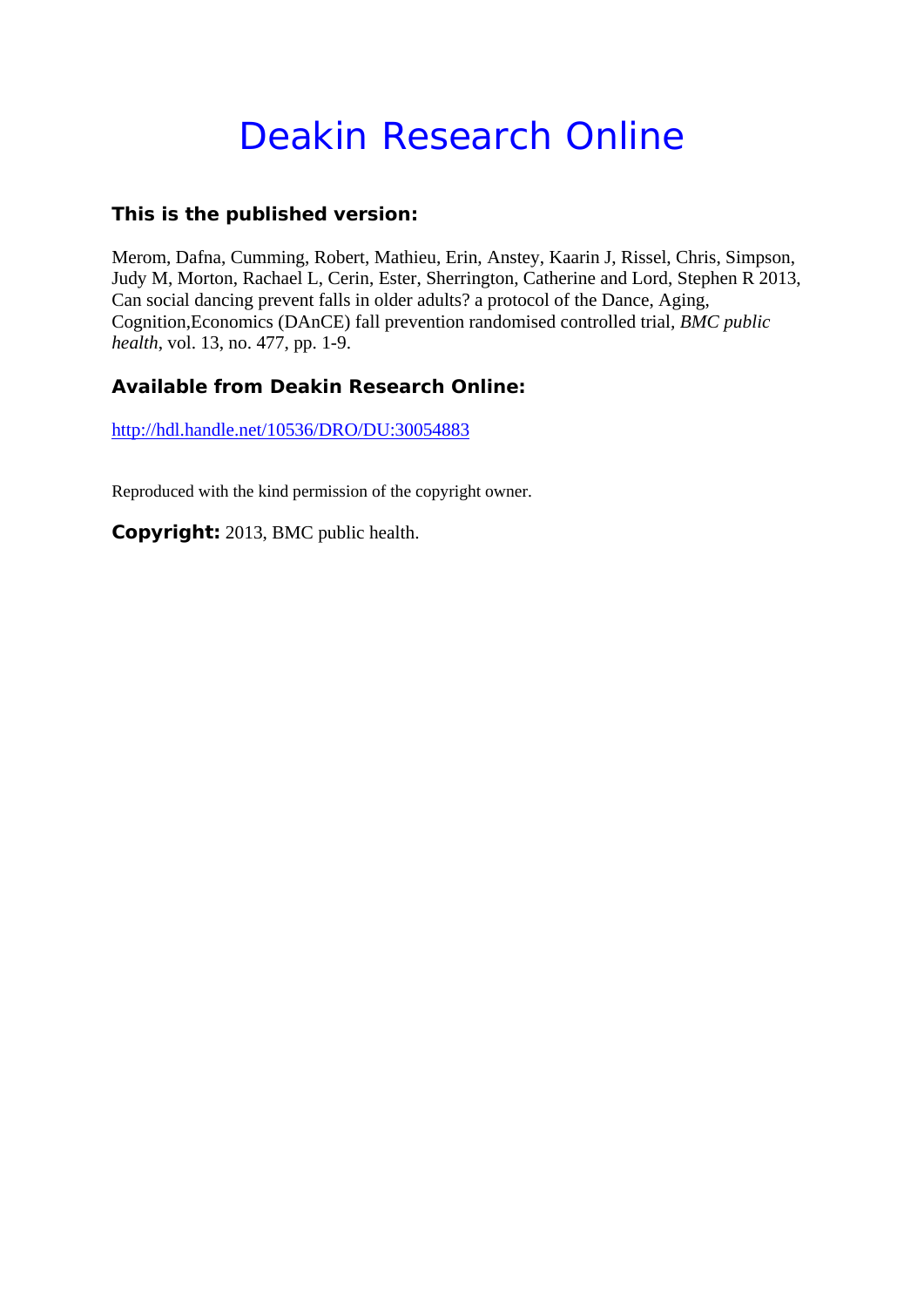# **STUDY PROTOCOL CONSUMING THE CONSUMING OPEN ACCESS**



# Can social dancing prevent falls in older adults? a protocol of the Dance, Aging, Cognition, Economics (DAnCE) fall prevention randomised controlled trial

Dafna Merom<sup>1,2\*</sup>, Robert Cumming<sup>2</sup>, Erin Mathieu<sup>1</sup>, Kaarin J Anstey<sup>3</sup>, Chris Rissel<sup>2</sup>, Judy M Simpson<sup>2</sup> , Rachael L Morton<sup>2</sup>, Ester Cerin<sup>4</sup>, Catherine Sherrington<sup>5</sup> and Stephen R Lord<sup>6</sup>

# Abstract

**Background:** Falls are one of the most common health problems among older people and pose a major economic burden on health care systems. Exercise is an accepted stand-alone fall prevention strategy particularly if it is balance training or regular participation in Tai chi. Dance shares the 'holistic' approach of practices such as Tai chi. It is a complex sensorimotor rhythmic activity integrating multiple physical, cognitive and social elements. Small-scale randomised controlled trials have indicated that diverse dance styles can improve measures of balance and mobility in older people, but none of these studies has examined the effect of dance on falls or cognition. This study aims to determine whether participation in social dancing: i) reduces the number of falls; and ii) improves cognitive functions associated with fall risk in older people.

Methods/design: A single-blind, cluster randomised controlled trial of 12 months duration will be conducted. Approximately 450 participants will be recruited from 24 self-care retirement villages that house at least 60 residents each in Sydney, Australia. Village residents without cognitive impairment and obtain medical clearance will be eligible. After comprehensive baseline measurements including physiological and cognitive tests and self-completed questionnaires, villages will be randomised to intervention sites (ballroom or folk dance) or to a wait-listed control using a computer randomisation method that minimises imbalances between villages based on two baseline fall risk measures. Main outcome measures are falls, prospectively measured, and the Trail Making cognitive function test. Cost-effectiveness and cost-utility analyses will be performed.

Discussion: This study offers a novel approach to balance training for older people. As a community-based approach to fall prevention, dance offers older people an opportunity for greater social engagement, thereby making a major contribution to healthy ageing. Providing diversity in exercise programs targeting seniors recognises the heterogeneity of multicultural populations and may further increase the number of taking part in exercise.

**Trial registration:** Australian New Zealand Clinical Trials Registry [ACTRN12612000889853](https://www.anzctr.org.au/Trial/Registration/TrialReview.aspx?id=362450) The trial is now in progress with 12 villages already have been randomised.

\* Correspondence: [d.merom@uws.edu.au](mailto:d.merom@uws.edu.au) <sup>1</sup>

<sup>1</sup>School of Science and Health, University of Western Sydney, Sydney, Australia

<sup>2</sup>School of Public Health, University of Sydney, Sydney, Australia

Full list of author information is available at the end of the article



© 2013 Merom et al.; licensee BioMed Central Ltd. This is an Open Access article distributed under the terms of the Creative Commons Attribution License [\(http://creativecommons.org/licenses/by/2.0\)](http://creativecommons.org/licenses/by/2.0), which permits unrestricted use, distribution, and reproduction in any medium, provided the original work is properly cited.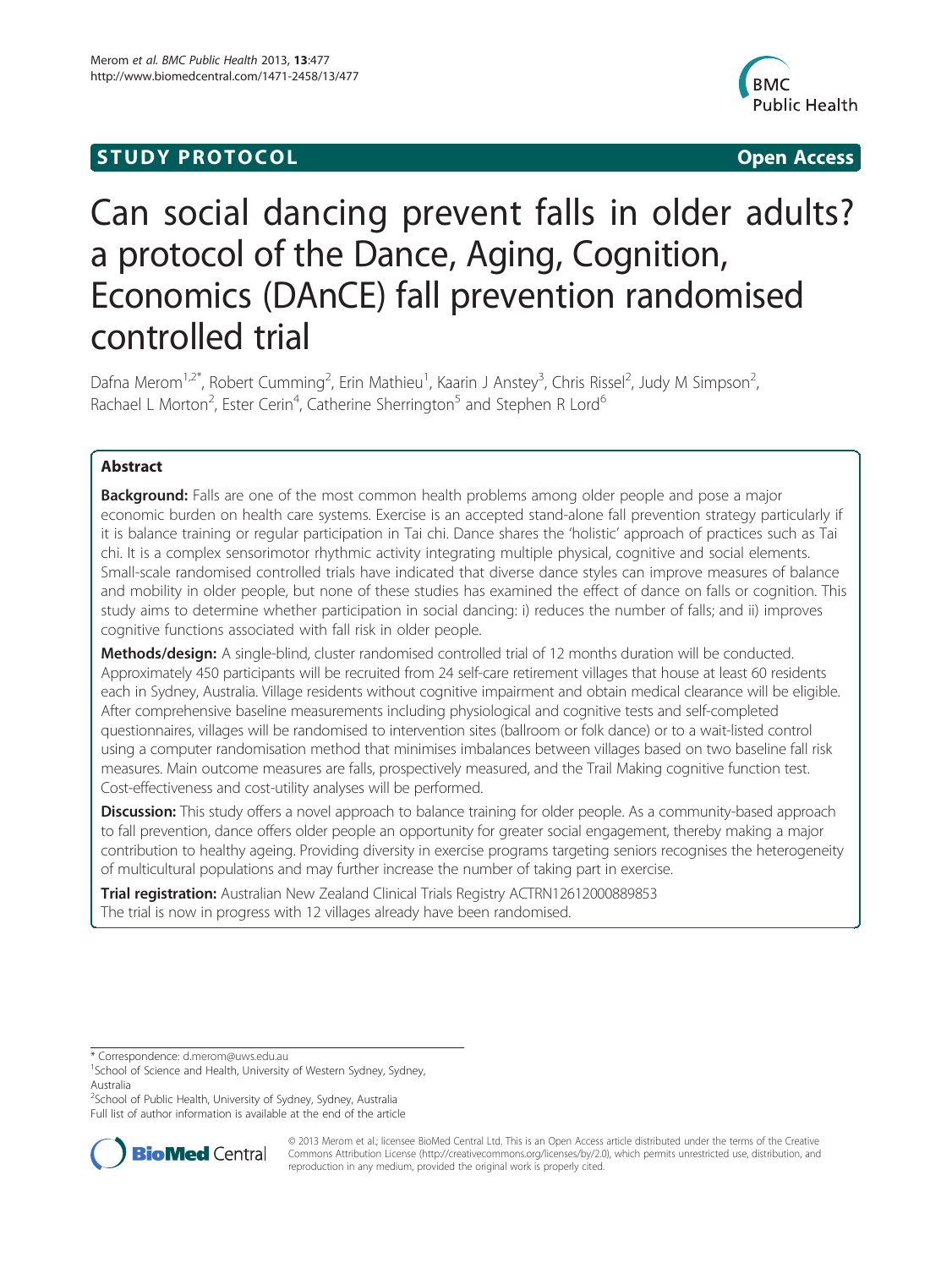# Background

Public health systems across the world are facing the challenge of greater longevity and consequently increasing numbers of age-related adverse health conditions. Falls are among the most common agerelated health problems for older adults in developed countries [[1\]](#page-7-0), including Australia [[2](#page-7-0)]. For example, in New South Wales, the most populous Australian state, one in four adults aged 65 years and older fall annually, and 10% of these falls result in hospitalisation [\[3](#page-7-0)]. The consequences of a fall even without physical injury are grave: falls can lead to fear of falling, poor quality of life, loss of independence, and nursing home admission [[4,5](#page-7-0)]. The direct health care cost of fall-related injuries was estimated at AUD\$558.5 million, or nearly 5% of the total health care budget of NSW, in 2006/7 and it is expected to triple by 2050 based on demographic shifts alone [[6](#page-7-0)], unless effective preventive strategies are put in place.

Exercise is an accepted stand-alone strategy which addresses the physiological deficits that are part of the multifactorial aetiology of falls; systematic reviews report that exercise programs reduce fall rates by an average of 16% [[7,8](#page-7-0)]. As a result, exercise interventions now form part of clinical guidelines for fall prevention in the United States (US), United Kingdom (UK) [[9](#page-8-0)] and Australia [\[10\]](#page-8-0). Most programs target fitness dimensions (e.g., muscle strength, aerobic capacity, balance, agility) are delivered (a) with a focus on one dimension only, or (b) in combination, but in a segmented 'stop-start' manner. These approaches may not be the best ways to optimise benefits. For example, Tai chi interventions have been shown to reduce the risk of falls by 37% compared to 22% in multi-component groupbased exercise [[8\]](#page-7-0). Tai chi integrates multiple physical and cognitive elements that are claimed to be synergetic and involve the whole "body-mind system" rather than a composite of separate components [[11](#page-8-0)].

Dance also shares the 'holistic' practice approach. It is a complex sensorimotor rhythmic activity integrating multiple physical, cognitive and social elements, all of which have the potential to ameliorate a wide range of physiological and cognitive fall risk factors. Furthermore, unlike exercise programs that require training for specialised instructors, dancing is already available in the community and therefore inherently sustainable.

The potential of dance as a promising alternative to existing fall prevention exercise was first mooted in the public health literature in 2003, albeit with limited empirical support, mostly inferred from studies of exceptional balance abilities of professional young dancers [[12\]](#page-8-0). Since then, an increasing number of dance-based studies involving older adults have been published [[13\]](#page-8-0), supporting the benefits of dance in improving impaired gait and balance, two of the strongest risk factors for falls in older people [\[14](#page-8-0)]. For example, cross-sectional studies have shown that seniors who dance have superior balance and gait characteristics compared to aged-matched controls [[15,16](#page-8-0)]. Small-scale (≤50 participants) randomised controlled trials (RCTs) have also shown that a variety of dance styles result in improved balance and gait speed of older people [[17](#page-8-0)-[21\]](#page-8-0). Yet, none of the intervention studies, whether RCTs or quasiexperimental [[22](#page-8-0)-[25\]](#page-8-0), examined whether these programs also reduced the incidence of falls or addressed cognitive risk factors for falls [\[5](#page-7-0),[26-28](#page-8-0)].

This study aims to determine whether a typical community social dance program i) reduces the number of falls; and ii) improves cognitive factors associated with fall risk in older people. We hypothesise that dance will lead to at least a 37% reduction in the incidence of falls, based on the pooled effect size of Tai chi trials, [[8\]](#page-7-0) and that its effect on cognitive function will be at least as strong as that resulting from other aerobic training (e.g., walking on treadmill) interventions [\[29](#page-8-0)].

# **Methods**

#### Design

A single-blind, cluster randomised controlled trial, will be conducted in self-care retirement villages (clusters) as described in the study flow chart (Figure [1](#page-3-0)). Ethics approval has been granted by the Human Research Ethics Committee (ref: 9468) University of Western Sydney and the trial has been registered with the Australian and New Zealand Clinical Trials Register (ACTRN12612000889853).

# Recruitment

Independent care residents of participating villages will be invited to attend an information session. Residents will be made aware of the information session via their village's internal mail system and other channels (e.g. notice boards, village newsletters). At the information session, interested participants will provide researchers with their contact details and receive information sheets and consent forms. Those not interested in participating will be asked to complete a short questionnaire giving their age, sex and reasons why they declined participation. Residents who are interested in participating, but unable to attend the information session, will be provided with researchers' contact details by village staff.

#### Eligibility criteria

Eligible retirement villages will be those in the metropolitan area of Sydney, Australia, that: have at least 60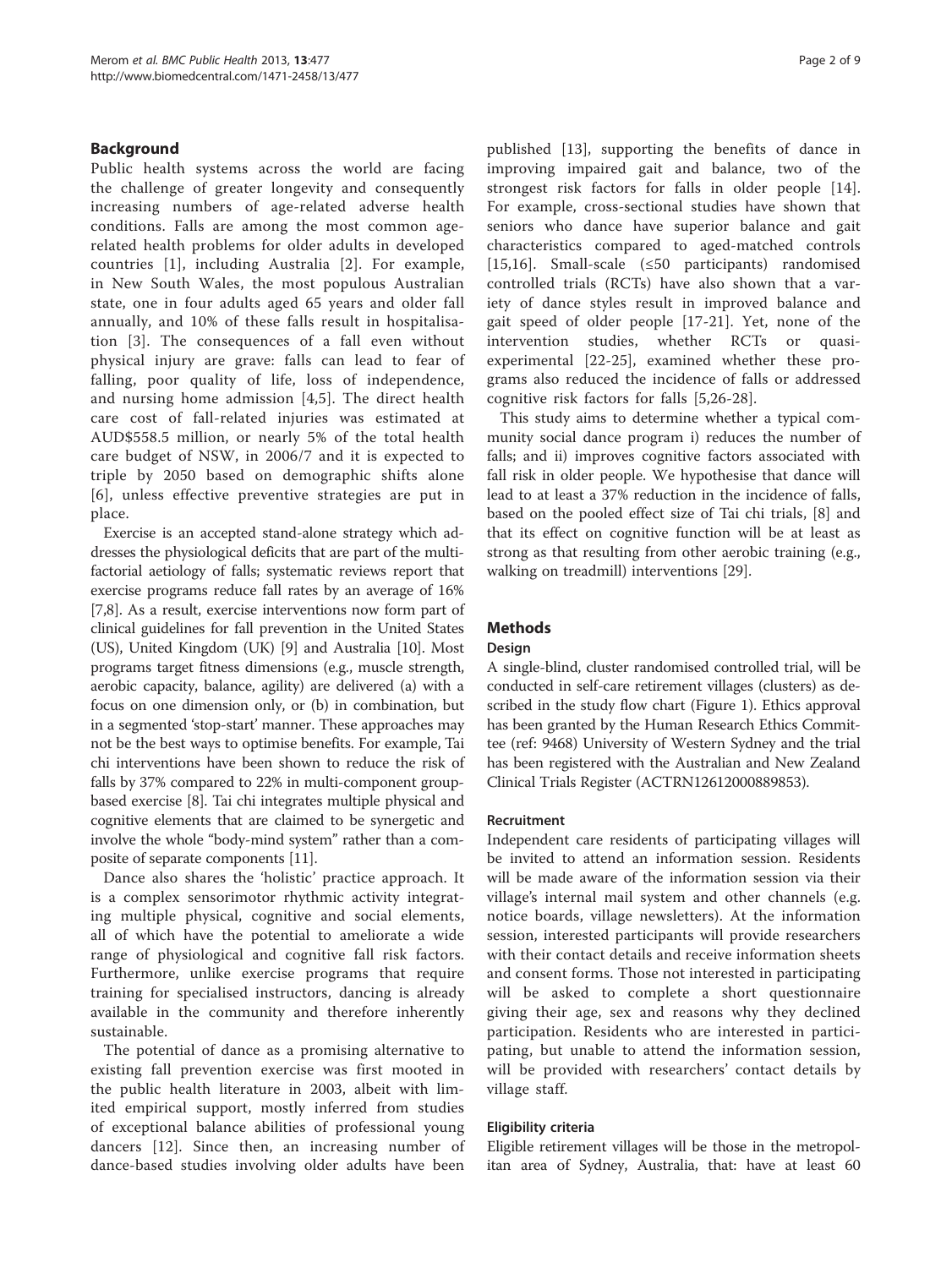independent (self-care) residents; have a common facility area suitable for dance classes; and are not offering dance classes. A minimum of 12 participants from each retirement village will be recruited. Eligible participants in the trial must: be a resident of the village; agree to undergo physical and cognitive testing; and obtain medical clearance to participate in the study. Participants will be excluded if they: score less than 24 on the Mini Mental State Examination (MMSE) indicating cognitive impairment [[30](#page-8-0)]; or plan to leave the village for three months or more during the trial.

### Screening for eligibility and baseline data collection

Researchers will contact interested participants in order to conduct a short telephone interview and to schedule a time for baseline measurement at the retirement village. During the baseline measurement session, researchers will first administer the MMSE to determine eligibility. Baseline measures will then be collected from eligible participants by up to three trained researchers. All participants will self-complete a questionnaire, and will undergo a series of physiological and psychological examinations as detailed below:

• The baseline questionnaire includes questions and scales addressing: demographics, physical activity [\[31](#page-8-0)], other leisure pursuits (e.g., reading,

attending social clubs, games, cultural activity) [[32](#page-8-0)] medical history, fall history, falls self-efficacy [[33](#page-8-0)], quality of life assessments [[34](#page-8-0)], depressive symptoms (15-item Geriatric Depression Scale (GDS)) [[35\]](#page-8-0), social networks [\[36](#page-8-0)], history of dancing and dance self-efficacy.

- Physiological measurements include the Physiological Performance Assessment (PPA) [[37](#page-8-0)], the Short Physical Performance Battery (SPPB) [[38\]](#page-8-0), and Choice Stepping Reaction Time (CSRT) [[39](#page-8-0)] with and without a cognitive load [[40](#page-8-0)].
- Psychological measurements include the Trail Making Tests (TMT) part A and B [\[41\]](#page-8-0) and the Rey Auditory Verbal Learning test (RAVLT) [\[42\]](#page-8-0). These tests are described in detail in the main outcomes section.

#### Randomisation and allocation concealment

After completion of the baseline measures and obtaining all medical clearances, the study coordinator will provide the study statistician with village means of two baseline tests that predict falls and recurrent falls, the PPA [[37](#page-8-0)] and TMT part B [[5](#page-7-0)]. Retirement villages will be randomised to intervention or control group by the study statistician using a computer generated randomisation method, constrained using minimisation. That is, each village will be allocated

<span id="page-3-0"></span>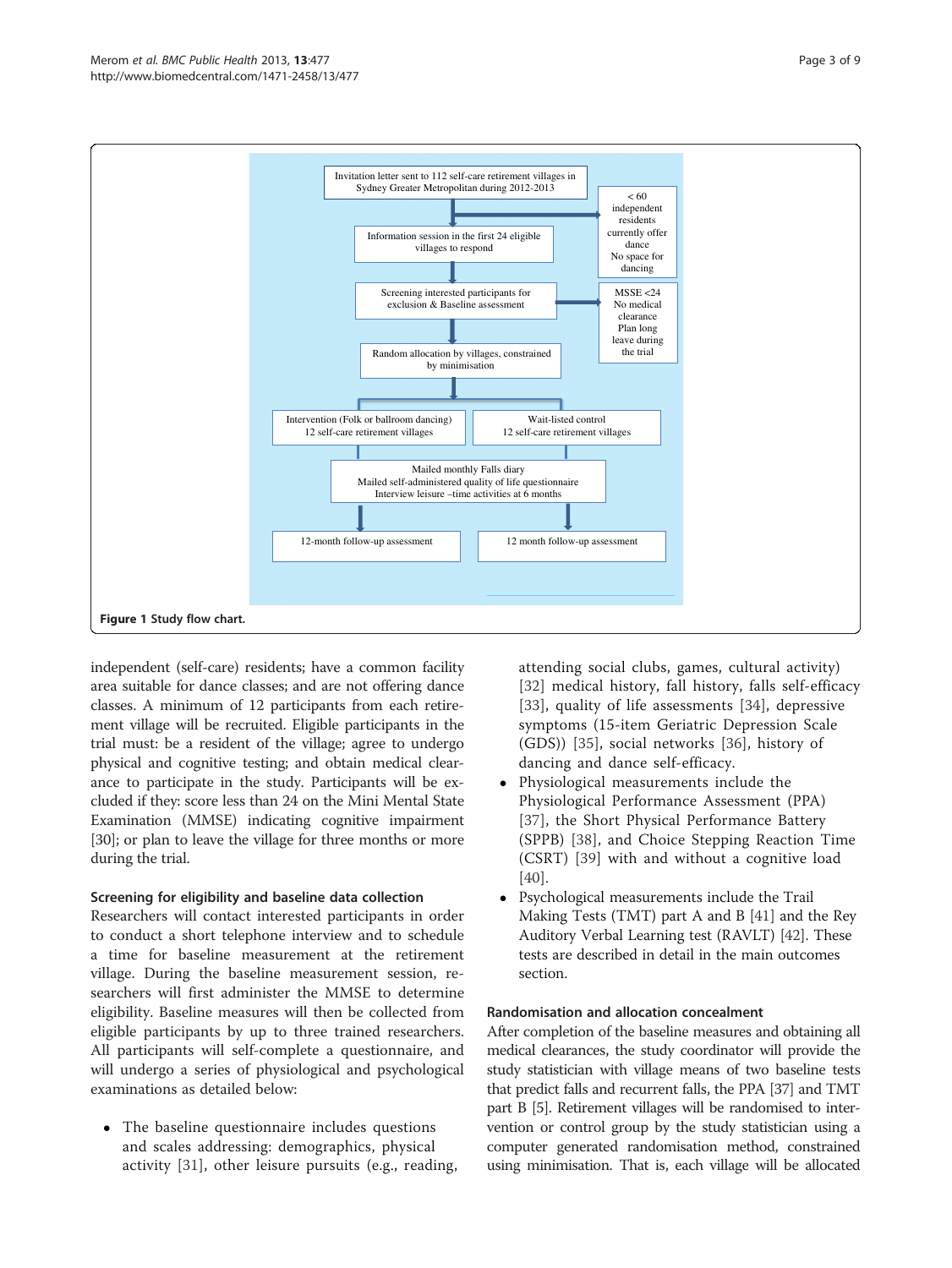with a probability of 0.8 to the group that minimises the imbalance of the means of these two baseline variables between intervention and control groups, using two strata for each variable. The statistician will advise the study coordinator of the village's allocation and the study coordinator will arrange for delivery of the intervention if appropriate. Allocation will thus be concealed from the research team recruiting villages and participants, as randomisation will occur after baseline measures have been completed. Villages and participants will be considered to have entered the trial at the point of randomisation.

## Intervention

Participants in the intervention villages will be offered 80 hours of dance classes during a 12-month period. Dance classes will run for one hour, twice a week for approximately 40 weeks (allowing for short breaks during the 12 month period). Intervention villages will be offered two major styles: 1) Folk dancing which will include a collection of dances from the US, UK, France, Italy, Israel and Greece; and 2) ballroom dancing which will include a collection of dances such as Rock and Roll, Foxtrot, Waltz, and Latin dances including Salsa and Rumba. Dance programs will not be manipulated to mimic exercise training as in aerobic dance classes, nor will they incorporate any specific strength or balance training as reported in a pilot RCT [\[17\]](#page-8-0). The aim is to test the efficacy of dance programs as offered in the community. However the intervention will be standardised across all sites via periodical workshops, a guidebook and a DVD developed by the dance coordinators. The dance classes will be taught at varying levels of complexity and the progression during the year will be gradual. Progression to new dances will take into account the balance challenge, cardiovascular demand, degree of flexibility, coordination and cognitive demand. Dance intensity will be monitored using accelerometers three times during the 12-month period (after 20, 40 and 60 hours of dance classes).

Retirement villages and participants in the control group will be advised to continue with their regular activities, and asked not to join a dance class during this time. Controls will be placed on a wait list for the dance classes.

All participants in the study will be sent monthly newsletters containing study updates, a "meet the team" section and a health education section (e.g., vitamin D, sleeping habits, healthy eating, smoking cessation, appropriate footwear, reducing alcohol intake, falls statistics and the origin of ballroom/folk dance). Further information contained in the monthly newsletters can be obtained by contacting the corresponding author.

## Primary and secondary outcomes and measures The primary outcomes are:

2) Time to complete TMT parts A and B

The secondary outcomes are:

- 1) PPA score
- 2) CSRT with and without cognitive load
- 3) Lower limb functional status
- 4) Quality of Life
- 5) Cost per fall prevented
- 6) Cost per quality adjusted life year (QALY) gained

The details for each of these measures are given below.

Number of falls during the 12 month trial. A fall is defined as 'unintentionally coming to rest on the ground, floor, or other lower level' [\[43\]](#page-8-0). Participants are asked to record falls daily for the duration of the study using a monthly calendar (diary). Participants will be asked to record 'F' (Fall) or 'N' (no fall) each day on the calendar and return this by mail at the end of each month. Participants who report a fall will be interviewed by telephone to obtain specific details about where the fall occurred, resulting injuries and any treatment sought. Participants who fail to return their calendars within two weeks will be contacted by phone. They will inform the researchers over the phone of the entries in their calendar for the past month, and will also be asked also return their calendar by mail.

Time to complete TMT Parts A and B [\[41](#page-8-0)]. Part A measures processing speed and involves participants connecting consecutive numbers (e.g., 1-2-3). Part B is a measure of executive function of 'task shifting' and involves participants connecting alternating letters and numbers (e.g.,1-A-2-B). The difference in time between the two parts (B minus A) will be calculated to isolate the executive component of this test.

The PPA comprises five tests that provide a physiological fall risk score: vision (edge contrast sensitivity), peripheral sensation proprioception, lower extremity strength (knee extension), simple reaction time using a figure press as the response, and balance measured by body sway when standing on a mediumdensity foam rubber mat.

CSRT with and without cognitive load [[39,40](#page-8-0)]. Two tests require the participant to perform quick, correctly targeted steps measured in milliseconds using a dance mat. In its simple form (test 1), participants see a graphical presentation of the four arrows on the mat (front left, front right, side left, side right) on a computer screen. The step direction is indicated by one arrow changing its colour. Participants are asked to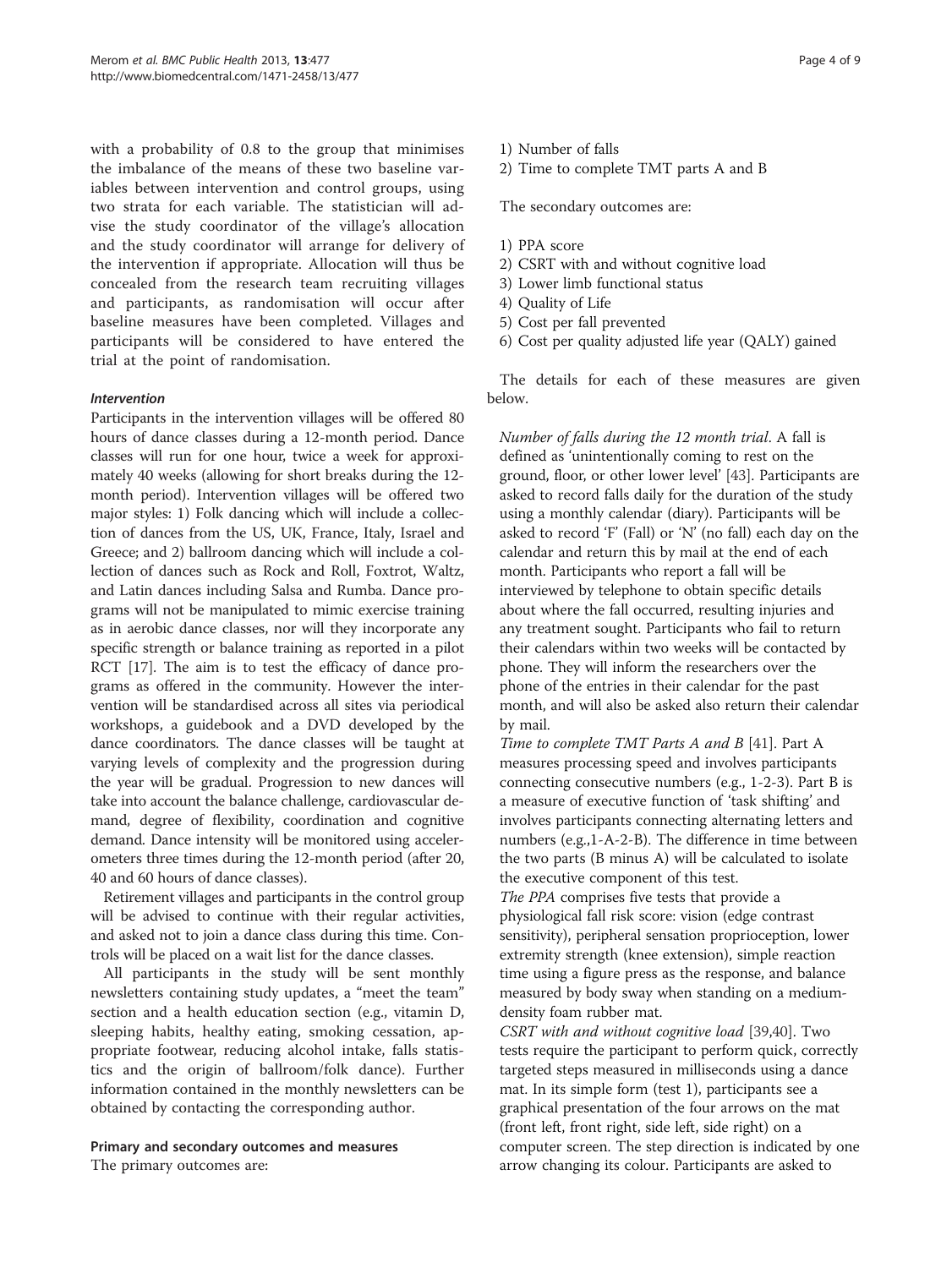step as quickly as possible onto the corresponding arrow of the mat and return to the centre (stance panels). The test consists of 4 practice trials (one trial for each step direction: side left, front left, front right, side right) and 32 test trials with stimuli occurring randomly between 1 and 2 seconds after the participant returns to the centre.

The second test (the Stroop stepping test) measures response inhibition and selective attention. For this test eight panels on the dance mat are used: 2 central stance panels, 2 front panels, 1 left panel, 1 right panel and 2 back panels. In the centre of the computer screen an arrow is presented pointing in one of four directions (up, down, left, right) that match the four possible step directions (forward, backward, left, right). Inside the arrow is a written word indicating a direction different to that indicated by the arrow. Participants have to step according to the word (ignoring the direction of the arrow) and then return to the centre panels. After 4 practice trials with one step in each direction, a random sequence of 20 trials in which the directions of word and shape never match commences. Participants step with the left foot to the left panel, with the right foot to the right panel and with either foot to the front and back panels. If participants step on a wrong panel they have to repeat the trial until they step correctly. In each of the three tests, reaction time measured from stimulus occurrence to movement initiation (lift off ); movement time measured from movement initiation to step finalisation (step down) and stepping errors are measured.

Functional mobility will be assessed with the SPPB which includes tests of side-by-side, semi-tandem, and tandem standing, walking speed over 3 metres, and time to complete five chair rises.

Quality of life will be measured with the SF-12  $_{\rm V}$ 2 [[44](#page-8-0)] and ICECAP-O [[45\]](#page-8-0) instruments at 3 and 12 months

#### Mid-term and follow-up assessments

Physical activity and other leisure time activities will be measured at 6 months via telephone interviews. This is to monitor changes among participants in activities that can enhance performance on tests, apart from dancing. The self-completed quality of life questionnaire will be mailed to participants after 3 months from randomisation. All baseline measurements will be repeated at 12-month follow-up. Researchers performing all measurements will be blinded to group allocation and participants will be asked not to reveal to researchers which group their village was in.

# Sample size

It is in the control group will be 0.85 per person per year, as in a previous fall prevention study in retirement villages [\[46\]](#page-8-0), and that falls per person follow a negative binomial distribution with dispersion parameter 0.79 (Lord, personal communication). To have 80% power to detect a 37% reduction in falls in the dance group, as reported for group-based tai chi [\[8](#page-7-0)], with a two-tailed 5% significance level, an individually randomised trial would require 171 per group [\[47\]](#page-8-0). With a hypothesized intracluster correlation coefficient of 0.015 [\[48\]](#page-8-0) and a mean of 22 participants recruited per village (cluster size), the required sample size per group is 225 [[49](#page-8-0)]. Assuming 90% completion of falls diaries (10% loss to follow-up) we need 250 participants per group, or 500 in total. To recruit at least 500 participants with a cluster size of 22, we will need to recruit 24 villages.

This sample size will be sufficient to detect a moderate Cohen's d effect size of 0.35 for the TMT part B, as was found for older people engaged in aerobic exercise versus yoga [[29](#page-8-0)]. To achieve 80% power to detect an effect size of 0.35, we would require 217 participants per group, assuming the same clustering design effect as above and that 70% of participants complete the follow-up cognitive tests.

# Statistical analysis

Intention-to-treat analysis will be conducted. We will use negative binomial regression with a random effect with robust standard errors (to allow for clustering) [[50](#page-8-0)] to estimate the magnitude of the intervention effect on number of falls. Generalised linear models with a random effect with robust standard errors will be used to estimate the intervention effect on cognitive measures [[51\]](#page-8-0). The product-of-coefficient test and bootstrap methods will be used to estimate the mediating effects of physiological and cognitive measures of the intervention effect on falls [[52\]](#page-8-0). All models will be fitted both unadjusted (primary analysis) and adjusted for PPA and TMT-B (the minimisation variables), age and sex, education, country of birth, main occupation, use of medications, chronic conditions, falls history and for baseline values for secondary outcomes other than cost. Both unadjusted and adjusted analyses will be reported. All statistical analysis will be blind to group identification. Sensitivity analysis will be used to assess the differential effects (if any) of different strategies of handling missing data (i.e. last observation carried forward, single imputation, multiple imputation) [[53\]](#page-8-0).

## Economic evaluation

Cost-effectiveness and cost-utility analyses based on patient and cluster level trial data will be performed. Additional within-trial economic outcomes include total costs of the social dancing program, total costs of the comparator group, \$ per fall-rate (i.e. the fall rate in the control group minus the fall rate in the dancing group, to account for person-time at risk); and the \$ per mean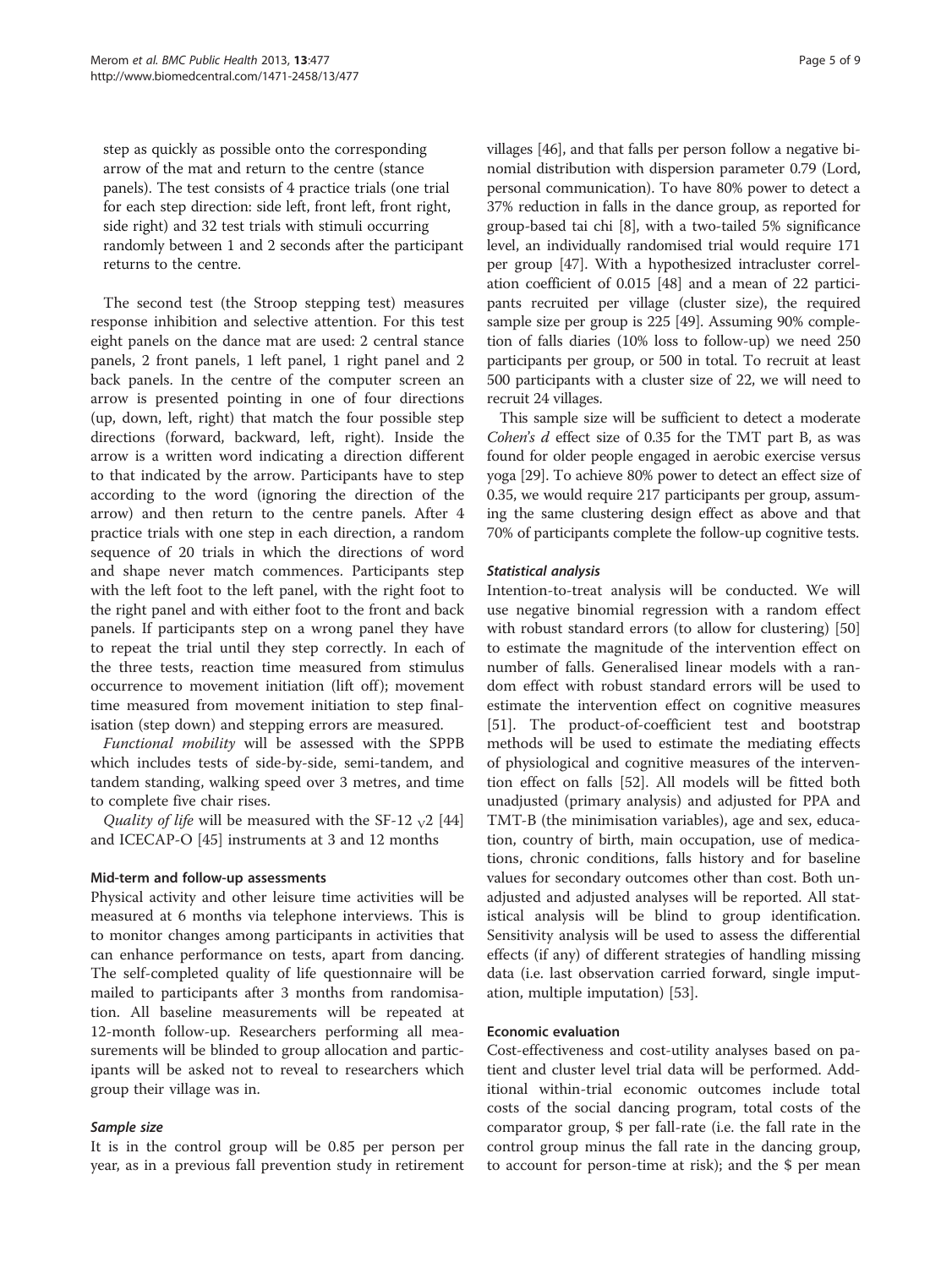number of falls prevented (mean number of falls in the control group minus the mean number of falls in the dancing group) [[54\]](#page-8-0). Costs for total health care resource utilisation, rather than only falls-related healthcare utilisation will be collected monthly for 12 months. Participants will report any inpatient hospital admissions, emergency department visits, ambulance trips, doctor and allied health visits, prescribed medications, home care / nursing care, nursing home or long term care admission in their falls diaries. The cost for each of these items will be taken from the relevant source (e.g., Australian Medicare Benefits Schedule fee for service, and Pharmaceutical Benefits Scheme for medications). Participant out-of-pocket costs and care provided by family and /or friends will not be included. All costs will be measured in 2013 Australian dollars, and discounting will not be applied. A cost-effectiveness acceptability curve (CEAC) will be presented showing the probability of cost-effectiveness of social dancing at different willingness to pay levels [\[55](#page-8-0)].

Cost per fall prevented will be measured using an incremental cost effectiveness ratio (ICER) of the difference in dance program costs divided by the difference in dance program benefits (i.e. falls prevented) between the intervention and control groups. Cost will be calculated from a health system perspective and will include the cost of the dance program, cost of falls, and cost of medical treatments. Cost and benefits will be measured at 12 months with the formula:

 $ICER = Cost of new intervention (dance program)$ −Cost of comparator (no dancing) Benefit of new intervention  $(dance)$  – Benefit of comparator (no dance)

Cost per QALY gained will be calculated as above based on utility estimates from the SF-12 quality of life instrument [[56\]](#page-8-0). Costs and benefits will be measured at 12 months from a health system perspective.

# Handling uncertaint

Bootstrapping will be used to estimate a distribution around costs and benefits, and to estimate the confidence intervals around the incremental cost-effectiveness ratio [[57](#page-9-0)]. Cost data are often right skewed due to a few highcost events such as a hip fracture, transfer to a high-care level nursing home, or hospital admission. A log transformation of cost data, a gamma distribution, or bootstrapping will be applied if the data are not normally distributed. One-way sensitivity analysis will be conducted around key variables and a probabilistic sensitivity analysis will be conducted to estimate joint uncertainty in all parameters. Total hospital costs will be presented in the base case analysis and fall-related hospital costs will be explored in sensitivity analyses.

# **Discussion**

This trial will be the first to test the effectiveness of typical community social dance programs on falls and age-related cognitive decline. Exercise regimens have previously been shown to protect against cognitive decline in older adults [[58,59](#page-9-0)] and, in the only prospective study that examined the protective effect of specific activity type, dance was shown to reduce the risk of dementia by 35% [\[60](#page-9-0)]. Although the type of activity and dose to prevent cognitive decline is far from being defined, balance training of at least 120 minutes per week is considered as best practice for fall prevention [\[10\]](#page-8-0), which is the 'dose' tested in this study. Further, the balance training should challenge balance abilities [\[10](#page-8-0)]. While the improvement in balance measures through dance may be equivalent to or only marginally better than that in specific balance training exercise, dance has the potential to address a much wider range of fall risk factors than balance training alone due to its synergetic sensorimotor, rhythmical and cognitive demands.

This study will broaden the knowledge for best practice physical activity for fall prevention, as opposed to exercise (i.e., structured repetitive activity to improve dimension of fitness). The Public Health Physical Activity recommendations for older adults issued by the American College of Sports Medicine and the American Heart Association in 2007 highlight the fact that there is limited research on which to base fall prevention recommendations about type and amount of physical activity, hence recommendations are limited to exercise [\[61\]](#page-9-0). Currently, with the exception of Tai chi, it is unknown whether other prevalent physical activities provide sufficient challenge to balance abilities. Walking, golf, bowls, cycling, dance or yoga, all are common leisure activities among older people [[62](#page-9-0)] but their effectiveness in relation to neuromuscular age-related decline is yet to be shown.

The relative effectiveness of different dance styles has been suggested as a future area of research [\[13](#page-8-0)]. In this study we assume that both dance styles (traditional and ballroom) are equally effective because they share similar principles: movements are synchronised to music and organised into spatial patterns which tend to be modular in organisation (i.e., composed of discrete sections that are repetitive). For example, the waltz rhythm appears in several folk and ballroom dances. Although there will be approximately 100 participants in each of the dance styles, this study is not powered to ascertain differences between the effects of the two dance styles on fall rates. However, it may be possible to explore differences between their effects on continuous outcome measures.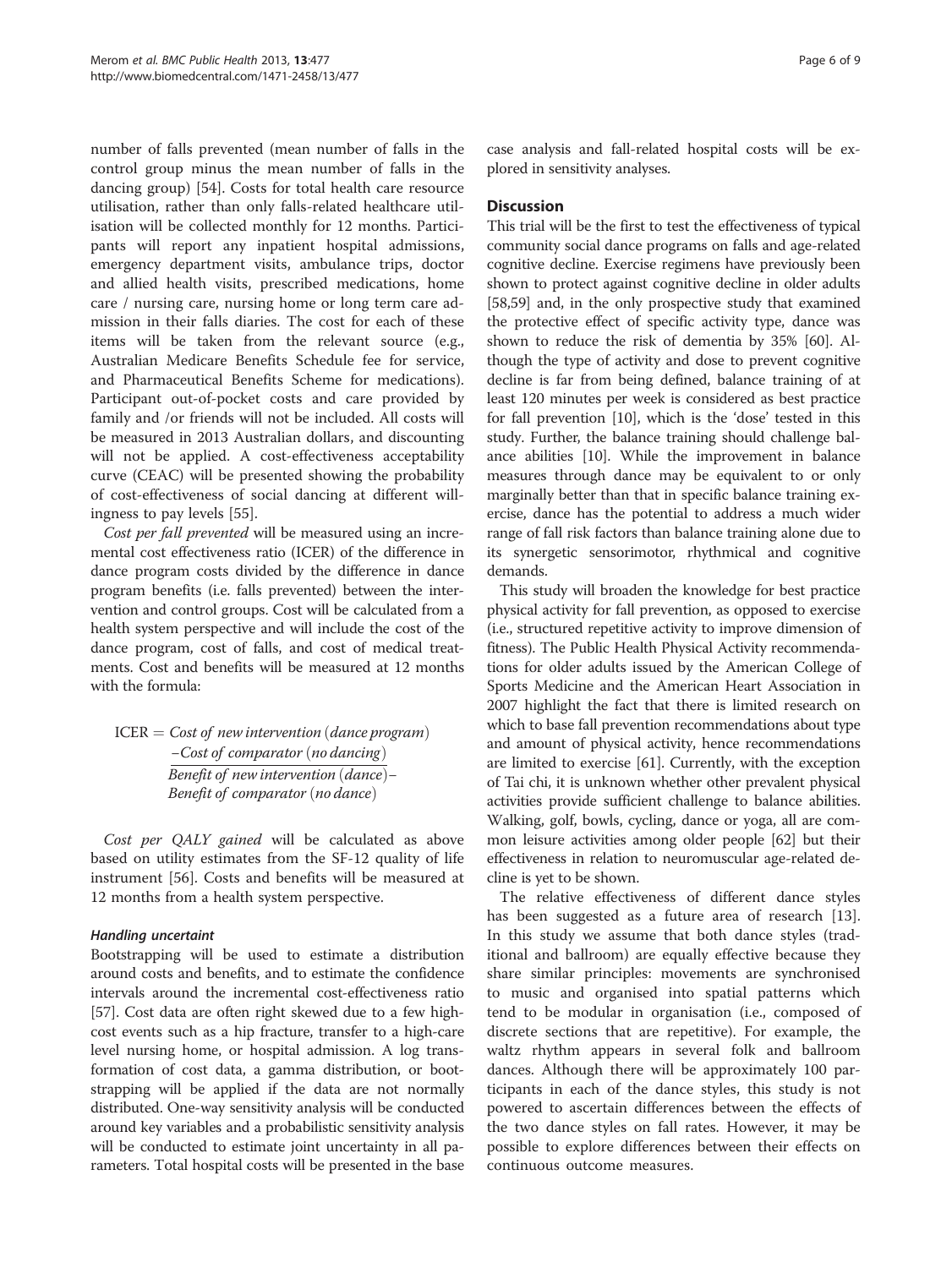<span id="page-7-0"></span>Many interventions are effective in a pseudo-laboratory setting but lose purchase in the "real world". Dance compares favourably with other exercise programs in terms of dropout rates. In a comparison of line dancing with Tai chi in eight senior centres in Canada, the average dropout rate was significantly lower (10%) in dance classes than Tai chi classes (23%) [\[63\]](#page-9-0). Also, about 40% of those who joined line dancing were motivated by 'fun' and 29% by 'social reasons', compared to 9% and 1% respectively for Tai chi. This 10% drop-out rate in dance classes is also considerably lower than the average drop-out rate from other senior-specific programs (e.g. cardio, strength, osteo, diabetes), which are reported to be on average 26% after 3 months and 49% after a year. It has also been reported that seniors who switch between activity programs  $(\sim 21\%)$ over a 3-year period are more likely to maintain exercise participation, suggesting variety helps sustain physical activity behaviour [\[64\]](#page-9-0). Variety is intrinsic to dance, which does not suffer from the boredom associated with repetitive exercise training, not only due to the variety of steps, styles and music, but also because it is a social activity. For example, in NSW, a folk dancing group in a culturally diverse suburb of Sydney was established in 1989 and after ten years the group was still running autonomously and survived the departure of its founder [\[65\]](#page-9-0), suggesting long-term sustained behaviour.

Current estimates indicate that the population prevalence of dance participation among older Australians is low; in all Australia Exercise Recreation and Sport Surveys only 1.6% of older men and 2.8% of older women reported participation in social dancing in the past 12 months. [[62](#page-9-0)] In the New South Wales Fall Prevention Survey slightly higher percentages (2.5% and 4% for men and women respectively) reported they danced in the past week [[66](#page-9-0)]. In other countries the reported level is higher, such as in Canada where 10% of older adults participate regularly in social dancing [\[67\]](#page-9-0). The low prevalence in Australia can be partially explained by poor accessibility to dance venues and a lack of classes that cater for older adults. It has been noted that participation in physical activity programs, including dance, is higher within Australian retirement villages than in the community [[68](#page-9-0)]. A primary reason for conducting the study in retirement villages was ease of access to a venue. At the completion of this study, we will be able to assess the potential for widespread dissemination. If dance proves to be efficacious, the challenge ahead would be to find 'in-built' mechanisms for dissemination such as the enhancement of dance organisations, a GP referral system [\[69\]](#page-9-0), and strategies for minimising out-of -pocket expenses and maximising accessibility to venues.

# Conclusion

This study aims to determine the effectiveness of social dance as a fall prevention strategy and its potential in

the prevention of cognitive declines. It offers a novel approach to balance training for older people, by examining an enjoyable activity that is holistic in execution. As a community-based approach to fall prevention, dance offers older people an opportunity for greater social engagement, thereby making a major contribution to healthy ageing. Providing diversity in exercise programs targeting seniors recognises the heterogeneity of multicultural populations and may further increase the number of taking part in dance classes.

#### Competing interests

The PPA (NeuRA FallScreen) is commercially available through Neuroscience Research Australia.

#### Authors' contributions

DM conceptualised the study, led the grant application, registered the trial and drafted the first version of the manuscript. EM manages the execution of the study according to the study protocol, contributed to trial registration and edited the first draft of the manuscript. BC, KJA, EC, CR, JMS, CS, SRL each contributed to trial methodology in their area of expertise, provided comments and editing of the second draft. RLM conceptualised the economic evaluation of the study, drafted the economic evaluation section of the manuscript including selection of the references and commented on the second draft. All authors approved the last version of the manuscript.

#### Acknowledgments

This study is funded by the Australian National Health and Medical Research Institute (NHMRC) project grant #1028593. Dafna Merom, Kaarin Anstey, Rachel Morton, Catherine Sherrington and Stephen Lord receive salary funding from the NHMRC.

#### Author details

<sup>1</sup>School of Science and Health, University of Western Sydney, Sydney, Australia. <sup>2</sup> School of Public Health, University of Sydney, Sydney, Australia.<br><sup>3</sup> Centre for Besearch on Aging, Health and Wellbeing. The Australian. <sup>3</sup> Centre for Research on Aging, Health and Wellbeing, The Australian National University, Canberra, Australia. <sup>4</sup>Centre for Physical Activity and Nutrition Research, Deakin University, Melbourne, Australia. <sup>5</sup>The George Institute for Global Health, University of Sydney, Sydney, Australia. <sup>6</sup>Neuroscience Research Australia (NeuRA), University of New South Wales, New South Wales, Sydney, Australia.

#### Received: 30 April 2013 Accepted: 7 May 2013 Published: 15 May 2013

#### References

- 1. World Health Organization: WHO Global Report on Falls Prevention, Ageing and Life Course. Geneva: World Health Organization; 2007.
- 2. Bradley C, Pointer S: Hospitalisations due to falls by older people, Australia 2005–06. Adelaide: Australian Insititue of Health and Welfare; 2008.
- Centre for Health Advancement and Centre for Epidemiology and Research: New South Wales Fall Prevention Baseline Survey: 2009 Report. Sydney: New South Wales Department of Health; 2010.
- 4. Cumming RC, Salkeld G, Thomas M, Szonyi G: Prospective study of the impact of fear of falling on activities of daily living, SF-36 scores, and nursing home admission. J Gerontol 2000, 55A(5):299–305.
- 5. Tinetti ME, Speechley M, Ginter SF: Risk factors for falls among elderly person living in the community. N Engl J Med 1988, 319:1701–1707.
- Watson WL, Clapperton A, Mitchell R: The burden of fall-related injury among older people in New South Wales. Aust N Z J Public Health 2011, 35:170–175.
- 7. Sherrington C, Whitney JC, Lord SR, Herbert RD, Cumming RC, Close JCT: Effective exercise for prevention of falls: A systematic review and metaanalysis. J Am Geriatr Soc 2008, 56(12):2234–2243.
- 8. Gillespie LD, Robertson MC, Gillespie WJ, Sherrington C, Gates S, Clemson LM, Lamb SE: Interventions for preventing falls in older people living in the community. Cochrane Database Syst Rev 2012, 9(11):CD007146.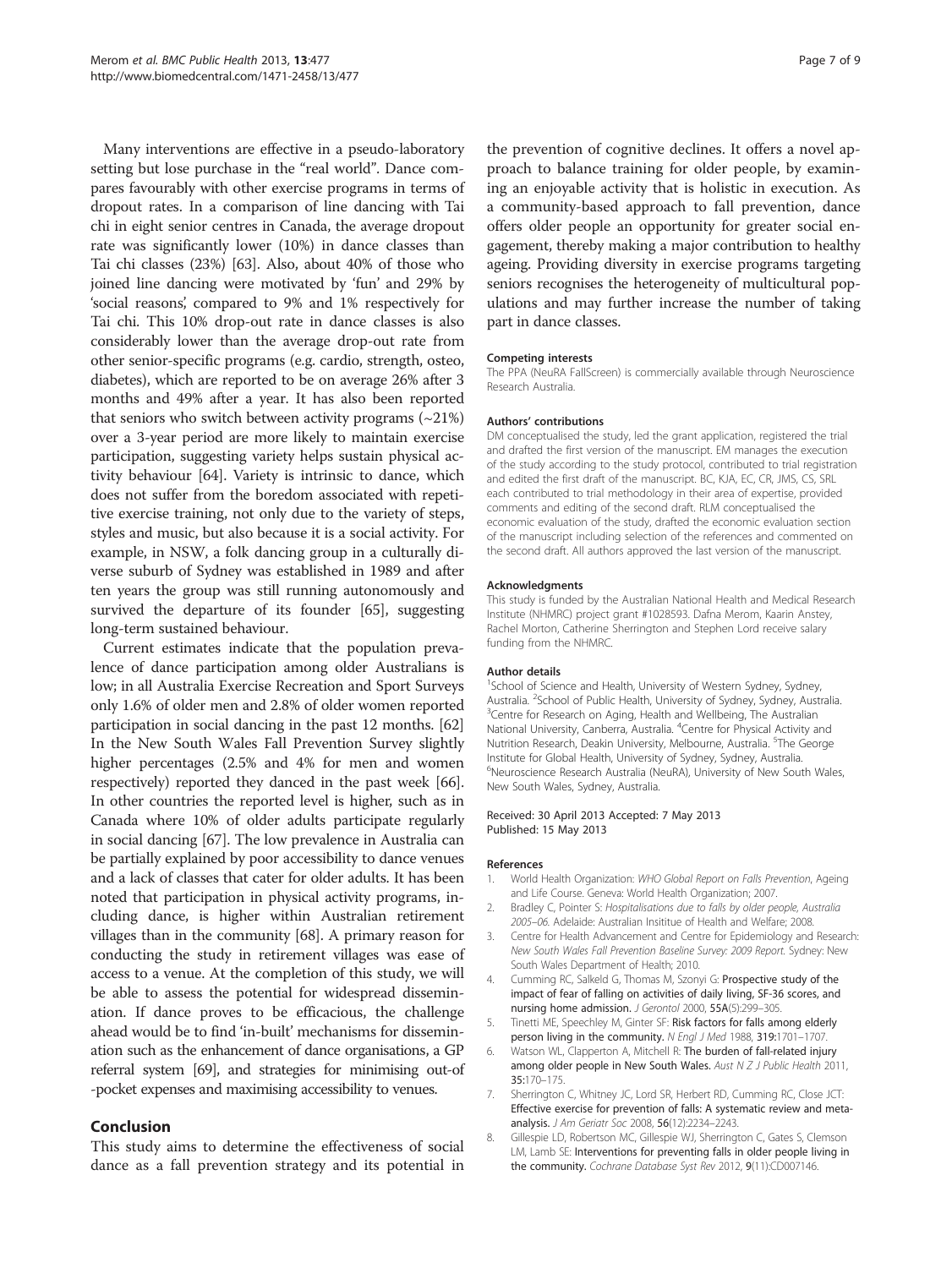- <span id="page-8-0"></span>9. Panel on Prevention of Falls in Older Persons American Geriatrics Society and British Geriatrics Society: Summary of the updated American Geriatrics Society/B ritish Geriatrics Society Clinical Practice Guideline for prevention of falls in older persons. Am Geriatr Soc 2011, 59:148-157.
- 10. Sherrington C, Tiedemann A, Fairhall N, Close JC, Lord SR: Exercise to prevent falls in older adults: an updated meta-analysis and best practice recommendations. NSW Public Health Bull 2011, 22(3–4):78–83.
- 11. Wayne PM, Kaptchuk TJ: Challenges inherent to t'ai chi research: part I–t'ai chi as a complex multicomponent intervention. J Altern Complement Med 2008, 14(1):95–102.
- 12. Judge JO: Balance training to maintain mobility and prevent disability. Am J Prev Med 2003, 25(3 Suppl 2):150–156.
- 13. Keogh JWL, Kilding A, Pidgeon P, Ashley L, Gillis D: Physical benefits of dancing for healthy older adults: a review. J Aging Phys Act 2009, 17(4):479–500.
- 14. Ganz DA, Bao Y, Shekelle PG, Rubenstein LZ: Will my patient fall? J Am Med Ass 2007, 297(1):77–85.
- 15. Verghese J: Cognitive and mobility profile of older social dancers. J Am Geriatr Soc 2006, 54(8):1241–1244.
- 16. Zhang J, Ishikawa-Takata K, Yamazaki H, Morita T, Ohta T: Postural stability and physical performance in social dancers. Gait Posture 2008, 27(4):697–701.
- 17. Federici A, Bellagamba S, Rocchi MB: Does dance-based training improve balance in adult and young old subjects? A pilot randomized controlled trial. Aging Clin Exp Res 2005, 17(5):385–389.
- 18. McKinley P, Jacobson A, Leroux A, Bednarczyk V, Rossignol M, Fung J: Effect of a community-based Argentine tango dance program on functional balance and confidence in older adults. J Aging Phys Act 2008, 16(4):435–453.
- 19. Eyigor S, Karapolat H, Durmaz B, Ibisoglu U, Cakir S: A randomized controlled trial of Turkish folklore dance on the physical performance, balance, depression and quality of life in older women. Arch Gerontol Geriatr 2009, 48(1):84–88.
- 20. Young CM, Weeks BK, Beck BR: Simple, novel physical activty maintains proximal femur bone mineral density, and improves muscle strength and balance in sedentary, postmenopausal Caucasian women. Osteoporos Int 2007, 18:1379–1387.
- 21. Sofianidis G, Hatzitaki V, Douka S, Grouios G: Effect of a 10-week traditional dance program on static and dynamic balance control in elderly adults. J Aging Phys Act 2009, 17(2):167–180.
- 22. Shigematsu R, Chang M, Yabushita N, Sakai T, Nakagaichi M, Nho H, Tanaka K: Dance-based aerobic exercise may improve indices of falling risk in older women. Age Ageing 2002, 31(4):261–266.
- 23. Hui E, Chui BT, Woo J: Effects of dance on physical and psychological well-being in older persons. Arch Gerontol Geriatr 2009, 49(1):e45–e50.
- 24. Wallmann HW, Gillis CB, Alpert PT, Miller SK: The effect of a senior jazz dance class on static balance in healthy women over 50 years of age: a pilot study. Biol Res Nurs 2009, 10(3):257–266.
- 25. Song R, June KJ, Kim CG, Jeon MY: Comparisons of motivation, health behaviours, and functional status among elderly in residential homes in Korea. Public Health Nurs 2004, 21(4):361–371.
- 26. Anstey KJ, von Sanden C, Luszcz MA: An 8-year prospective study of the relationship between cognitive performance and falling in very old adults. J Am Geriatr Soc 2006, 54(8):1169–1176.
- 27. van Schoor NM, Smit JH, Pluijm SMF, Jonker C, Lips P: Different cognitive functions in relation to falls among older persons immediate memory as an independent risk factor for falls. J Clin Epidemiol 2002, 55:855-862.
- 28. Lundin-Olsson L, Nyberg L, Gustafson Y: "Stops walking when talking" as a predictor of falls in elderly people. Lancet 1997, 349(9052):617.
- 29. Blumenthal JA, Emery CF FJM, George LK, Coleman RE, Riddle M: Cardiovascular and behavioral effects of aerobic exercise training in healthy older men and women. Gerontology A: Biological Science Medical Science 1989, 44:M147–M157.
- 30. Folstein MF, Robins LN, Helzer JE: The Mini-Mental State Examination. Arch Gen Psychiatry 1983, 40:812.
- 31. Delbaere K, Hayer K, Lord SR: Evaluation of the incidental and planned activity questionnaire (IPAQ) for older people. Br J Sports Med 2010, 44:1029–1034.
- 32. Stewart AL, Mills A, King AC, Haskell WL, Gills D, Ritter PL: CHAMPS Physical activity questionnaire for older adults: outcome for interventions. Med Sci Sports 2001, 33:1126–1141.
- 33. Kempen GL, Yardley L, van Haastregt JC, Zijstra GA, Beyer N, Hauer K, Todd C: The Short FES-I: a shortened version of the falls efficacy scaleinternational to assess fear of falling. Age Ageing 2008, 37(1):45–50.
- 34. Grewal I, Lewis J, Flynn T, Brown J, Bond J, Coast J: Developing attributes for a generic quality of life measure for older people: Preferences or capabilities? Soc Sci Med 2006, 62(8):1891–1901.
- 35. Sheikh JI, Yesavage JA: The Geriatric Depression Scale (FDS): recent evidence and development of a shorter version. Clin Gastroenterol 1986, 37:819–820.
- 36. Lubben J, Blozik E, Gillmann G, Iliffe S, von Renteln KW, Beck JC, Stuck AE: Performance of an abbreviated version of the Lubben Social Network Scale among three European community-dwelling older adult populations. Gerontologist 2006, 46(4):503–513.
- 37. Lord SR, Menz HB, Tiedemann A: A physiological profile approach to falls risk assessment and prevention. Phys Ther 2003, 83(3):237–252.
- 38. Guralnik JM, Simonsick EM, Ferrucci L, Glynn RJ, Berkman LF, Blazer DG, Scherr PA, Wallace RB: A short physical performance battery assessing lower extremity function: association with self-reported disability and prediction of mortality and nursing home admission. J Gerontol 1994, 49(2):M85–M94.
- 39. Lord SR, Fitzpatrick RC: Choice stepping reaction time: a composite measure of falls risk in older people. J Gerontol A Biol Sci Med Sci 2001, 56A:M627–M632.
- 40. Schoene D, Lord S, Verhoef PV, Smith ST: A novel video game-based device for measuring stepping performance and fall risk in older people. Arch Phys Med Rehabil 2011, 92:947–953.
- 41. Tombaugh TN: Trail making test A and B: normative data stratified by age and education. Arch Clin Neuropsychol 2004, 19:203–214.
- 42. Lezak MD, Howieson DB, Loring DW: Neuropsychological assessment. 4th edition edition. New York: Oxford University Press; 2004.
- 43. Lamb SE, Phil D, Jrstad-Stein EC, Hauer K, Becker C: Development of a common outcome data set for fall injury prevention trials: the prevention of falls network Europe consensus. J Am Geriatr Soc 2005, 53:1618–1622.
- 44. SF-12 v2 Health Survey. [http://www.qualitymetric.com/WhatWeDo/](http://www.qualitymetric.com/WhatWeDo/SFHealthSurveys/SF12v2HealthSurvey/tabid/186/Default.aspx) [SFHealthSurveys/SF12v2HealthSurvey/tabid/186/Default.aspx](http://www.qualitymetric.com/WhatWeDo/SFHealthSurveys/SF12v2HealthSurvey/tabid/186/Default.aspx).
- 45. Coast J, Flynn T, Natarajan L, Sproston K, lewis J, Louviere JJ, Peters TJ: Valuing the ICECAP capability index for older people. Soc Sci Med 2008, 67:874–882.
- 46. Lord SR, Castell S, Corcoran J, Dayhew J, Matters B, Shan A, Williams P: The effect of group exercise on physical functioning and falls in frail older people living in retirement villages: a randomized, controlled trial. J Am Geriatr Soc 2003, 51(12):1685–1692.
- 47. Jones M, Dobson A, Onslow M, Carey B: Negative binomial mixed models for analysis of stuttering rates. Comput Stat Data Analysis 2009, 53:4590–4600.
- 48. Cumming RC, Sherrington C, Lord SR, Simpson JM, Vogler C, Cameron ID, Naganathan V: Cluster randomised trial of a targeted multifactorial intervention to prevent falls in hospital. Br Med J 2008, 336:758. <http://www.bmj.com/content/336/7647/758>.
- 49. Coupland C, Digiuseppi C: The design and use of cluster randomized controlled trials in evaluating injury prevention interventions: part 2. Design effect, sample size calculations and methods of analysis. Inj Prev 2010, 16:132–136.
- 50. Robertson MC, Campbell AJ, Herbison P: Statistical analysis of efficacy in falls prevention trials. J Gerontol Med Sci 2005, 60A(4):530-534.
- 51. Hardin J: Generalized linear models and extensions. In College Station. Edited by Hilbe J. TX: Stata Press; 2001.
- 52. Cerin E: Ways of unravelling how and why physical activity influences mental health through statistical mediation analyses. MentHealthPhy Activ 2010, 3:51–60.
- 53. Hollis S, Campbell F: What is meant by intention to treat analysis? survey of published randomised controlled trials. Br Med J 1999, 319:670.
- 54. Davis JC, Robertson MC, Comans T: Guidelines for conducting and reporting economic evaluation of fall prevention strategies. Osteoporos Int 2011, 22:2449–e2459.
- 55. Drummond M, Sculpher M, Torrance G: Methods for the Economic Evaluation of Health Care Programmes. Oxford: Oxford University Press; 2005.
- 56. Brazier JE, Roberts JR: The estimation of a preference-based index from the SF-12. Med Care 2004, 42(9):851–859.